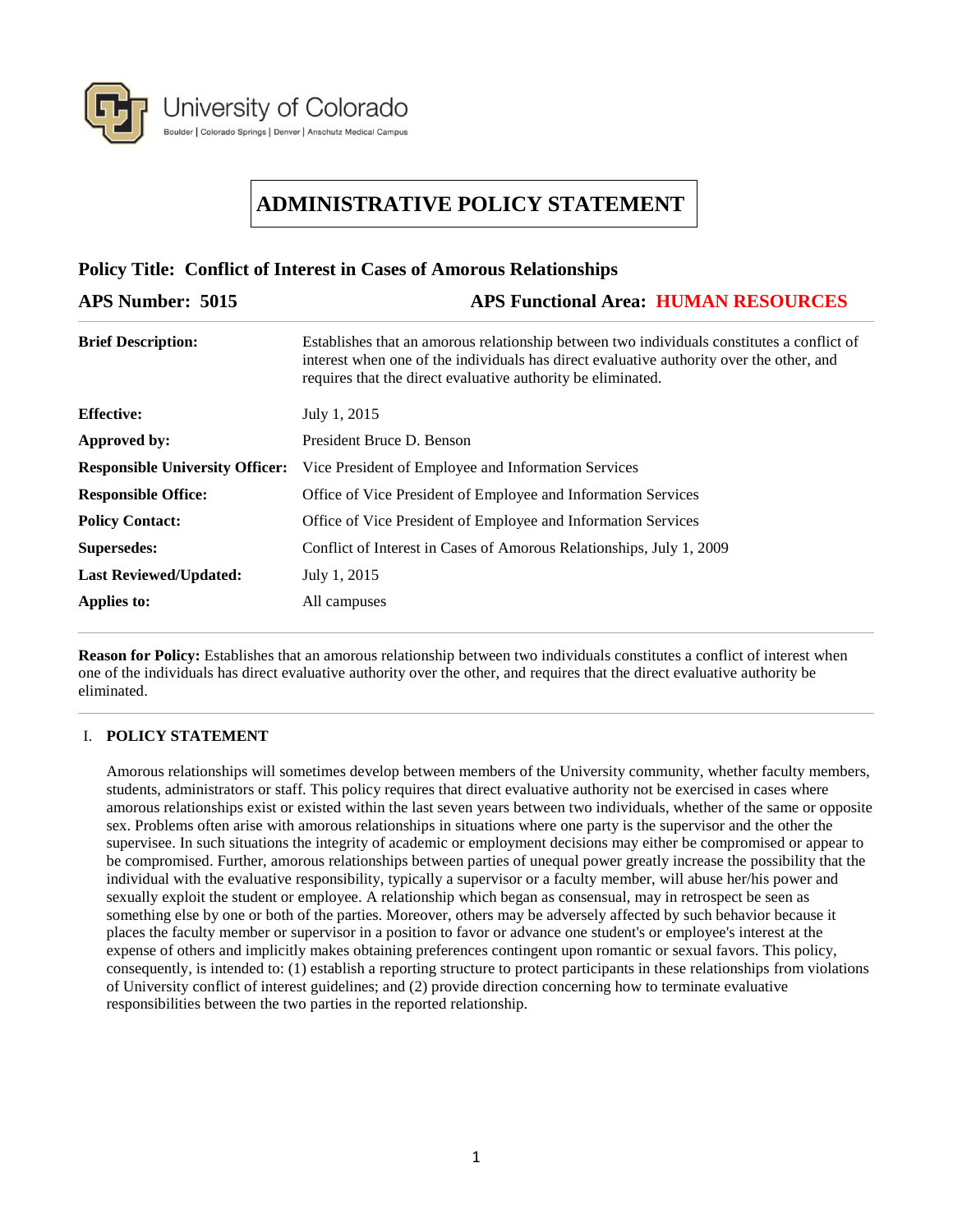A. Removing Direct Evaluative or Supervisory Responsibilities

There is a conflict of interest when a direct evaluative relationship exists between two employees or between an employee and a student, either during the time that the amorous relationship is occurring or within seven years after it has occurred. In such circumstances the following procedures will be used to resolve the conflict of interest.

- 1) If the amorous relationship exists in a faculty member/student direct evaluative relationship, a faculty member/faculty member direct evaluative relationship, or a faculty member/staff direct evaluative relationship, the relationship must be disclosed to the faculty member's unit head(s) (department chair, dean, or head of the primary unit) with all parties present (the parties in the relationship and the unit head). The individual in the evaluative position shall recuse her or himself from all future evaluative actions involving the other person. The parties involved may choose to have this disclosure in written form placed in their own personnel files.
- 2) If the amorous relationship exists in a form of supervisor/supervisee direct evaluative relationship other than those enumerated above, it must be disclosed to the supervisor's unit head, typically the appointing authority, with all parties present. The parties involved may choose to have this disclosure in written form placed in their own personnel files. In either of these sets of circumstances, the responsibility to disclose rests with the person in the evaluative position. The individual to whom the disclosure is made is responsible for requiring that actions be taken to resolve the conflict by terminating the evaluative relationship.
- 3) If such actions are outside that individual's authority, the matter shall be referred to the individual with the authority to take such actions.

In any of the circumstances described above, the individual to whom disclosure is made bears responsibility for keeping this information confidential to the fullest extent possible. When information concerning an amorous relationship has been placed in personnel files, it will be removed and destroyed seven years after the time of initial disclosure if the interested party should so request, specifying, in addition, that the prior relationship has now ended. On the campuses a report of the action taken to resolve this conflict of interest shall be made to the Chancellor or the Chancellor's designee. If the Chancellor or the Chancellor's designee should find that the actions do not adequately resolve the conflict, the chancellor or the chancellor's designee may require other action. In System Administration (with the exception of the Office of the Secretary of the Board of Regents and Internal Audit), the report shall be made to the President or the President's designee. If the President or the President's designee should find that the actions do not adequately resolve the conflict, the President or the President's designee may require other action. In the Office of the Secretary of the Board of Regents and Internal Audit, the report shall be made to the Chair of the Board of Regents. If the Chair of the Board of Regents or the Chair's designee should find that the actions do not adequately resolve the conflict, the Chair or the Chair's designee may require other action.

B. Recusal and Disclosure in the Direct Line of Report

When an amorous relationship, either current or within the last seven years, exists between an individual and an employee who, although not her/his direct supervisor, is in the direct line of report (e.g., a dean who is involved with a faculty member in her/his college, or a second or higher level supervisor who has a relationship with a staff member in her/his unit), the higher level employee may not act in an evaluative capacity in relation to the other individual. Specifically, when the individual at the higher level of evaluative authority and the other individual in the relationship are parties to a personnel action as defined in this policy, the evaluative authority must recuse herself/himself from participating in that action. In this circumstance, either the individual at the higher level or her/his supervisor must report the action taken to resolve the conflict to the Chancellor or the Chancellor's designee. If the Chancellor or the Chancellor's designee should find that the actions do not adequately resolve the conflict, the Chancellor or the Chancellor's designee may require other action. For System Administration (with the exception of the Office of the Secretary of the Board of Regents and Internal Audit), the report shall be made to the President or the President's designee. If the President or the President's designee should find that the actions do not adequately resolve the conflict, the President or the President's designee may require other action. For the Office of the Secretary of the Board of Regents and Internal Audit, the report shall be made to the Chair of the Board of Regents or the Chair's designee. If the Chair of the Board of Regents or the Chair's designee should find that the actions do not adequately resolve the conflict, the Chair or the Chair's designee may require other action.